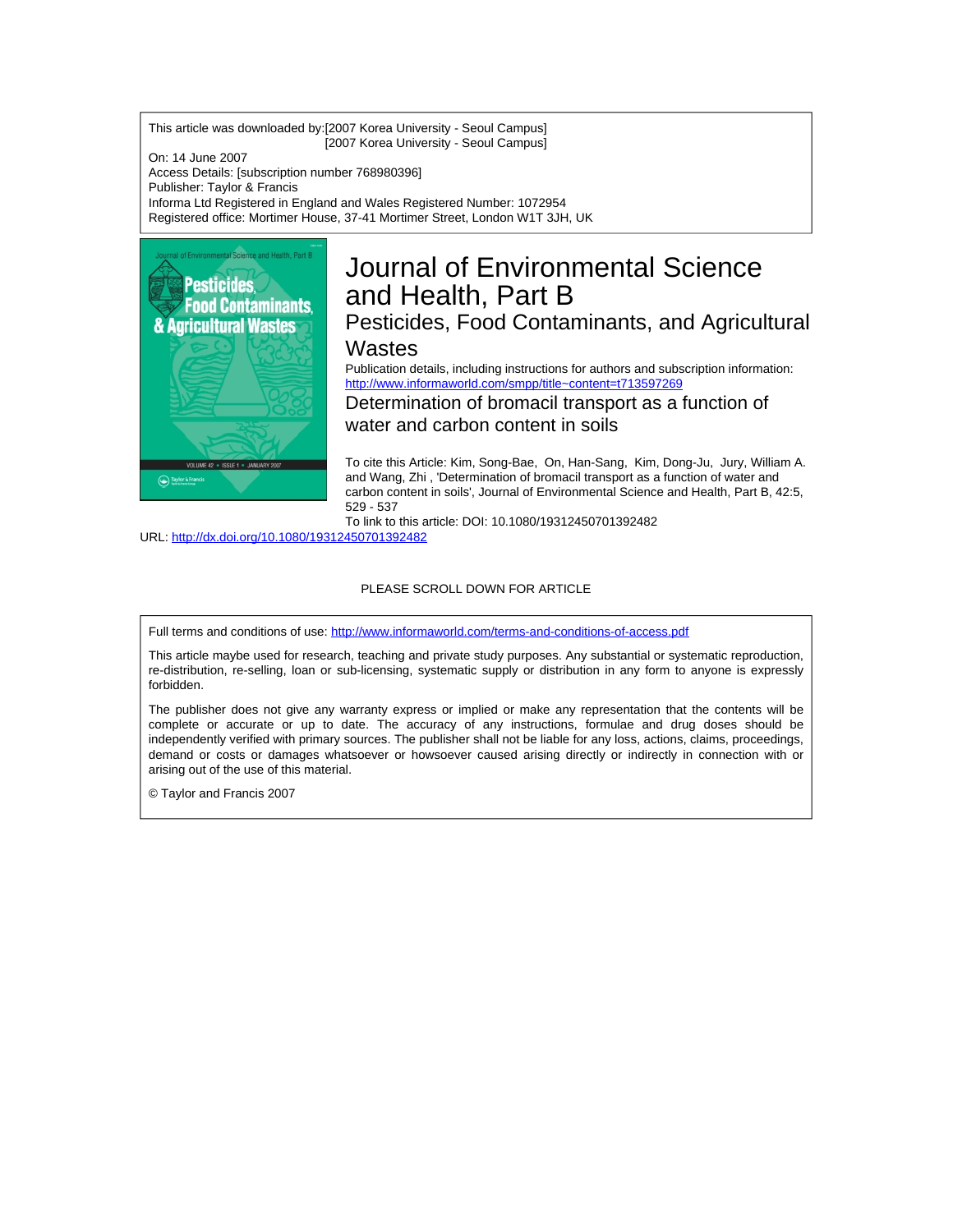# Determination of bromacil transport as a function of water and carbon content in soils

SONG-BAE KIM<sup>1</sup>, HAN-SANG ON<sup>2</sup>, DONG-JU KIM<sup>2</sup>, WILLIAM A. JURY<sup>3</sup> and ZHI WANG<sup>4</sup>

<sup>1</sup>*Environmental Biocolloid Engineering Laboratory, Seoul National University, Seoul, Korea*

<sup>2</sup>*Department of Earth and Environmental Sciences, Korea University, Seoul, Korea*

<sup>3</sup>*Department of Environmental Sciences, University of California, Riverside, CA*

<sup>4</sup>*Department of Earth and Environmental Sciences, California State University, Fresno, CA*

This study was conducted to determine the significance of bromacil transport as a function of water and carbon content in soils and to explore the implications of neglecting sorption when making assessments of travel time of bromacil through the vadose zone. Equilibrium batch sorption tests were performed for loamy sand and sandy soil added with four different levels of powdered activated carbon (PAC) content (0, 0.01, 0.05, and 0.1%). Column experiments were also conducted at various water and carbon contents under steady-state flow conditions. The first set of column experiments was conducted in loamy sand containing 1.5% organic carbon under three different water contents (0.23, 0.32, and 0.41) to measure breakthrough curves (BTCs) of bromide and bromacil injected as a square pulse. In the second set of column experiments, BTCs of bromide and bromacil injected as a front were measured in saturated sandy columns at the four different PAC levels given above. Column breakthrough data were analyzed with both equilibrium and nonequilibrium (two-site) convection-dispersion equation (CDE) models to determine transport and sorption parameters under various water and carbon contents. Analysis with batch data indicated that neglect of the partition-related term in the calculation of solute velocity may lead to erroneous estimation of travel time of bromacil, i.e. an overestimation of the solute velocity by a factor of *R*. The column experiments showed that arrival time of the bromacil peak was larger than that of the bromide peak in soils, indicating that transport of bromacil was retarded relative to bromide in the observed conditions. Extent of bromacil retardation (*R*) increased with decreasing water content and increasing PAC content, supporting the importance of retardation in the estimation of travel time of bromacil even at small amounts of organic carbon for soils with lower water content.

**Keywords:** Bromacil transport; sorption; carbon content; water content.

#### **Introduction**

Groundwater contamination by agrochemicals such as pesticides and herbicides has attracted considerable attention in recent years.[1−7] The principal processes affecting the transport of these chemicals from the surface to groundwater and the concentrations at which they arrive are advection, dispersion, degradation, and sorption. Retardation plays an important role in transport of a reactive chemical in soils and aquifers, by decreasing mobility and influencing the travel time from the surface to a point of interest. Thus, accurate characterization of the role that retardation plays in chemical transport through the subsurface is an essential part of any strategy for designing remediation

of contaminated groundwater or improved management of agrochemicals. Since sorption is essentially a partitioning of chemical mass between the dissolved phase and the surface sites, the magnitude of retardation is closely related to the degree of water saturation (or water content) in soils<sup>[8−11]</sup> and the sorption affinity of stationary organic and mineral surfaces for the chemical of interest.<sup>[12−16]</sup>

For reasons largely arising from expense and experimental difficulty, almost no direct observation has been made of chemical movement and fate in the lower vadose zone. For example, Loague et al., $^{[3]}$  in their comprehensive investigation of regional-scale ground water contamination by Dibromochloropropane (DBCP), used soil survey information obtained in the near-surface regime to estimate waterholding capacity for the entire thickness of the vadose zone. These authors also assumed that soil organic carbon was insignificant below the surface meter of soil, and therefore that sorbing chemicals such as DBCP would move without interaction with the solid phase. This assumption was also

Address correspondence to Dong-Ju Kim, Department of Earth and Environmental Sciences, Korea University, Seoul 136-701, Korea; E-mail: djkim@korea.ac.kr Received February 27, 2007.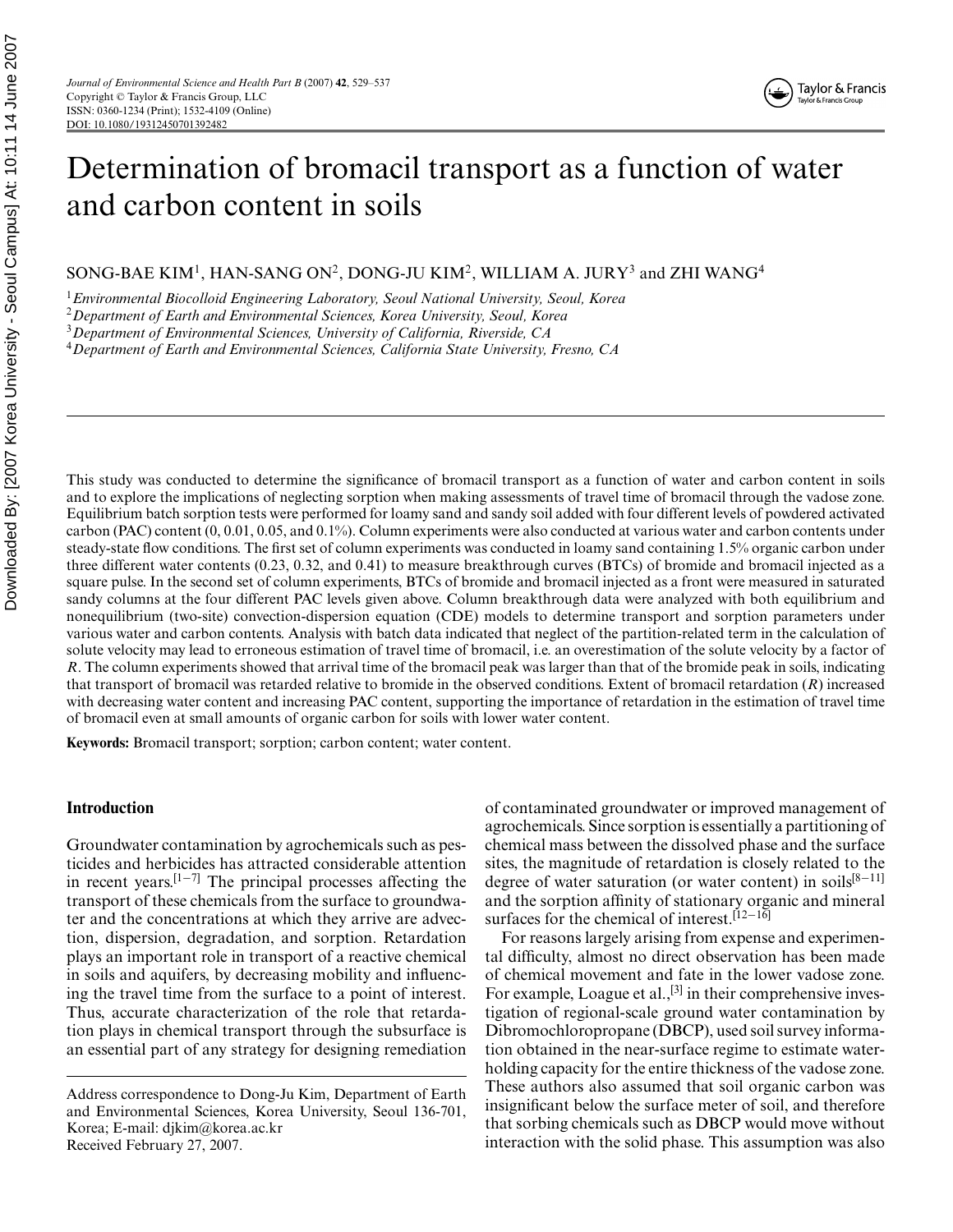made by Spurlock et al.<sup>[5]</sup> in their use of the model leaching estimation and chemistry model LEACHM<sup>[17]</sup> to calculate travel times for simazine in alluvial coarse-textured soils in the Fresno, CA area.

Because of the importance of travel-time estimates in litigation and management, it is essential to examine in detail the appropriateness of assumptions such as those made by the above authors in neglecting sorption in soils low in organic matter. According to the partitioning assumption used in virtually all transport models a dissolved chemical that undergoes linear, equilibrium adsorption will be retarded with respect to the movement of the water by a factor:

$$
R = 1 + \frac{\rho_b f_{oc} K_{oc}}{\theta} \tag{1}
$$

where *R* is the retardation factor,  $\rho_b$  is dry bulk density of soil,  $K_{oc}$  is organic carbon partition coefficient, and  $f_{oc}$  is soil organic carbon fraction.[18] The retardation factor *R* thus will increase significantly as water content decreases unless the ratio of organic carbon content to water and organic carbon content is negligible.

Since Spurlock et al.<sup>[5]</sup> and Loague et al.<sup>[3]</sup> essentially assumed that the solute velocity  $(v_s)$  was equal to the water velocity  $(v_w)$  in subsurface sandy soil, their assumption amounts to saying:

$$
v_s = \frac{J_w}{R\theta} = \frac{J_w}{\theta + \rho_b f_{oc} K_{oc}} \approx \frac{J_w}{\theta} \quad \text{if } \theta \gg \rho_b f_{oc} K_{oc} \tag{2}
$$

Assessment of the validity of the assumption in the Equation 2 is complicated by the fact that  $K_{oc}$  for a given compound has commonly been observed to be higher than average  $K_{oc}$  in sandy soils,  $[19]$  which are generally at lower water content in the field. For example, Deeley et al.<sup>[1]</sup> measured an average  $K_{oc}$  for DBCP of 100 cm<sup>3</sup>/g in three non-sandy soils, but a much higher  $330 \text{ cm}^3/\text{g}$  in two coarse-textured aquifer sediments.

This study was conducted to determine experimentally the significance of sorption of the nonionic herbicide bromacil as functions of water and carbon contents in soils using batch and column methods and to explore the implications of neglecting sorption when making assessments of travel time (solute velocity) through the vadose zone. Column data were analyzed with transport models to determine transport and sorption parameters under various water and carbon contents.

#### **Materials and Methods**

#### *Equilibrium batch test*

Equilibrium batch tests were performed to determine the equilibrium distribution coefficients  $(K_d)$  of bromacil for a loamy sand containing 1.5% organic carbon (OC), and a sandy soil mixed with various amounts of powdered ac-

tivated carbon (PAC) in order to investigate the accuracy of Equation 1 in describing sorption at various water contents and OC levels. The loamy sand, consisting of 93.0% sand, 2.0% silt, and 5.0% clay by weight, was collected from a Delhi sand field site adjacent to the Kearney Field Station in Fresno, California (USA), where substantial pesticide contamination has been observed.[3] The sandy soil was obtained from sediments near the Han river in Seoul, Korea after which it was treated to remove organic carbon. The average grain size of PAC was  $27 \mu m$ , pH ranged from 6 to 8, and electrical conductivity (EC) was very low  $(100 \,\mu\text{S/cm})$ .

Batch samples were prepared by mixing 10 g of dry soil with 10 mL bromacil solutions containing a 5 mM CaCl<sub>2</sub> at six initial concentrations (10, 20, 50, 100, 200, 400 mg/L for loamy sand; 20, 50, 100, 200, 400, 500 mg l−<sup>1</sup> for PAC-added sandy soil) and shaken at 110 rpm for 24 hr. Then, samples were withdrawn by syringe and centrifuged at 3000 rpm for 10 min, after which 10  $\mu$ L supernatant was extracted and analyzed by high performance liquid chromatography (HPLC). The sandy soil was mixed with four different concentrations of PAC  $(0, 0.01, 0.05,$  and  $(0.1\%)$  to produce material with different sorption potential.

#### *Column experiments*

Column experiments were conducted using bromide and bromacil as nonreactive and reactive tracers, respectively, under different water and carbon contents (Table 1). For the experiments with different water contents (case 1: Exp. 1-3), disturbed loamy sand was used. The soil was passed through a 2.0 mm sieve (US Standard Sieve No. 10), airdried, mixed thoroughly, and then packed uniformly into a plexiglass column (5 cm diameter and 30 cm length) up to 25 cm, and the remaining 5 cm was filled with a solution-filling system.

Equipment used in the experiments of case 1 consisted of a column leaching system and a solution-feeding system. The leaching system (Soil Measurement Systems, Tucson, AZ, USA) had a chamber with a fraction collector inside connected to the bottom of the column to automatically collect effluent and also to a vacuum source to apply a suction pressure. The feeding system consisted of a variable speed pump (Fluid Metering, Syosset, NY, USA) to feed both leaching and tracer solutions to a solution-filling system. The solution-filling system consisted of a brass cylinder with a 1 mL reservoir and a ceramic porous disc (50 mm in diameter and 6 mm in thickness) with permeability of 800 cm/min. The filling system was placed on top of the soil column to achieve uniform flow across the cross-sectional area of the soil column even at low flow rates.

In the experiments of case 1, three different water contents were obtained by imposing different suction pressures of 0, 210 and 330 mbar on the chamber while the flow rates were applied at 5.3, 2.0 and 0.2 mL/min (Table 1). The imposition of a rather high suction pressure on the bottom of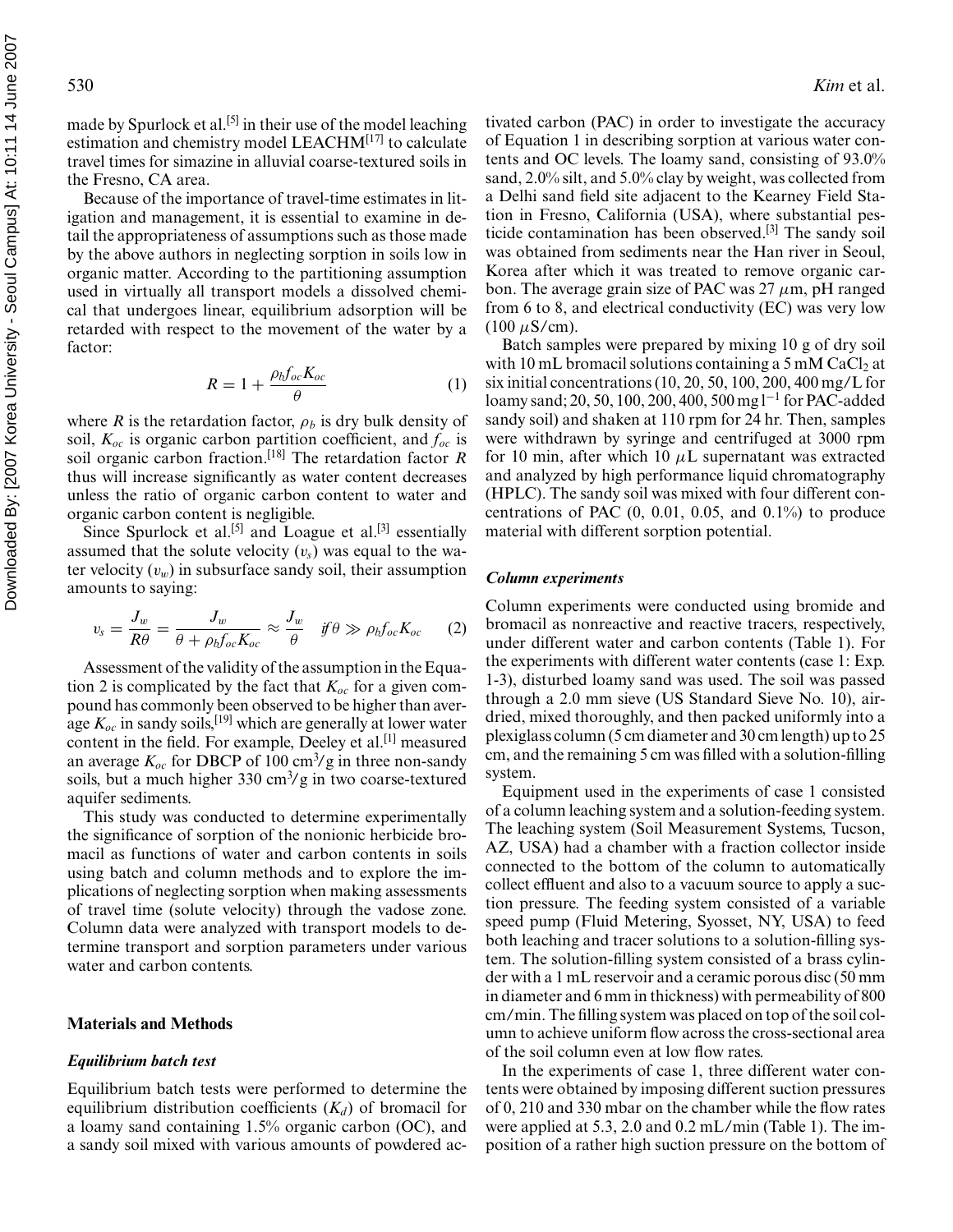| Exp            | Soil type  | $\theta$ | $\rho_b$ (g cm <sup>-3</sup> ) | Carbon content $(\% )$ | Suction pressure (mbar) | Flow rate ( $mL \text{ min}^{-1}$ ) |
|----------------|------------|----------|--------------------------------|------------------------|-------------------------|-------------------------------------|
|                | Loamy sand | 23.0     | 1.58                           | $1.5^*$                | 330                     | 0.2                                 |
| $\overline{2}$ | Loamy sand | 32.0     | 1.58                           | 1.5                    | 210                     | 2.0                                 |
| 3              | Loamy sand | 41.0     | 1.58                           | 1.5                    | $\theta$                | 5.3                                 |
| 4              | Sandy soil | 36.0     | 1.49                           | $0.0^{\wedge}$         |                         | 1.2                                 |
| 5              | Sandy soil | 36.0     | 1.49                           | 0.01                   |                         | 1.2                                 |
| 6              | Sandy soil | 36.0     | 1.49                           | 0.05                   |                         | 1.2                                 |
|                | Sandy soil | 36.0     | 1.49                           | 0.1                    |                         | 1.2                                 |
|                |            |          |                                |                        |                         |                                     |

**Table 1.** Experimental conditions of column tests with different water contents (Exp. 1-3) and powdered activated carbon (PAC) contents (Exp. 4-7)

∗Organic carbon content in loamy sand (Exp 1-3); ∧powdered activated carbon content in sandy soil (Exp 4-7).

–: No Data.

the soil column required low inflow rates to reduce the saturated water content to the specified unsaturated water content. As soon as a steady-state flow condition was achieved, a tracer solution (50 mL) containing bromide (5 g/L) and bromacil (200 mg/L) was injected as a square pulse. To ensure a steady-state flow condition, suction pressure in the chamber was checked by a tensiometer during the experiment. At the end of the experiment, water content of the soil column was measured by the gravimetric method.

In case 2 (Exp. 4-7) where experiments were carried out with various PAC contents under saturated flow conditions, sandy soil (grain size  $<$  2 mm) was prepared by the same procedures as described in case 1 and uniformly packed into the column (2.5 cm diameter and 30 cm length) up to 30 cm. Four different organic carbon contents were obtained by adding different percent (weight basis) of PAC (0, 0.01, 0.05, and 0.1%) to sandy soil. As soon as a steady-state flow condition was achieved, a tracer solution (50 mL) containing bromide (5 g/L) and bromacil (200 mg/L) was injected as a step change in concentration.

Effluent samples collected using an automatic sample collector were analyzed to quantify tracer concentrations. Bromide concentration was determined using ion chromatography (4500i, Dionex, Sunnyvale, CA, USA), and Bromacil concentration was quantified using high performance liquid chromatography [(HPLC)(Hewlett Packard Agilent 1100, Agilent Technologies, Palo Alto, CA, USA)] with a C18 column (Hypersil ODS,  $250 \times 4.0$  mm, Agilent Technologies, Palo Alto, CA, USA). Elution gradient was 70% acetonitrile/30% water with a flow rate of 1.0 mL/min. Bromacil concentration was determined at a wavelength of 225 nm.

#### *Data analysis*

Transport and sorption parameters of bromide and bromacil breakthrough curves (BTCs) were estimated using the CXTFITprogram,[20] which includes analytical solutions of the one-dimensional equilibrium:<sup>[21]</sup>

$$
R\frac{\partial C}{\partial t} = D\frac{\partial^2 C}{\partial x^2} - v_w \frac{\partial C}{\partial x}; \quad R = 1 + \frac{\rho_b K_d}{\theta} \tag{3}
$$

where *C* is the dissolved solute concentration, *D* is the hydrodynamic dispersion coefficient  $(L^2/T)$ ,  $K_d$  is the equilibrium distribution coefficient  $(L^3/M)$ , and non-equilibrium [(two-site) (Equations 4 and 5)] convection-dispersion equations $[21]$  without decay or degradation:

$$
\left(1 + \frac{f\rho_b K_d}{\theta}\right) \frac{\partial C}{\partial t} = D \frac{\partial^2 C}{\partial x^2} - v_w \frac{\partial C}{\partial x} - \frac{\partial C}{\theta} [(1 - f) K_d C - S_k]
$$
(4)

$$
\frac{\partial S_k}{\partial t} = \alpha \left[ (1 - f) K_d C - S_k \right] \tag{5}
$$

where  $f$  is the fraction of sorption sites at which equilibrium can be reached,  $\alpha$  is the mass transfer coefficient (1/T), and  $S_k$  is the sorbed chemical concentration on the kinetic sorption sites (M/M).

Transport parameters  $v_w$  and D were determined by least squares optimization from the bromide BTCs while the remaining sorption-related parameters were determined from the bromacil BTCs assuming that the values of  $v_w$  and *D*determined from the bromide data were the same. In the column experiments (Exp. 1-3) where a square pulse was added, mass recoveries of bromide and bromacil in the effluent were quantified by the following expression:

Mass recovery, 
$$
M_r
$$
 (%) =  $\left(\frac{\int_0^\infty C dt}{C_o t_o}\right) \times 100$  (6)

where  $t<sub>o</sub>$  is the duration of tracer injection (injection time).

#### **Results and Discussion**

#### *Adsorption isotherm*

The adsorption isotherms of bromacil for sandy loam and PAC-added sandy soils are shown in Figure 1. The distribution coefficient  $(K_d)$  of loamy sand (Fig. 1a) was found to be 0.087 mL/g which corresponds to a *Koc* <sup>=</sup> 5.8 ml g−<sup>1</sup> forthe  $f_{oc} = 0.015$ . This  $K_{oc}$  is very low compared to the previously studied values of  $K_{oc} = 34 \text{ mL/g}$ ,<sup>[12]</sup>  $K_{oc} = 72 \text{ ml g}^{-1}$ ,<sup>[22]</sup> and  $K_{oc} = 57 \text{ mL/g}$ .<sup>[13]</sup> The  $K_d$  of PAC-added sandy soils (Fig. 1b) increased with increasing PAC content. It is noted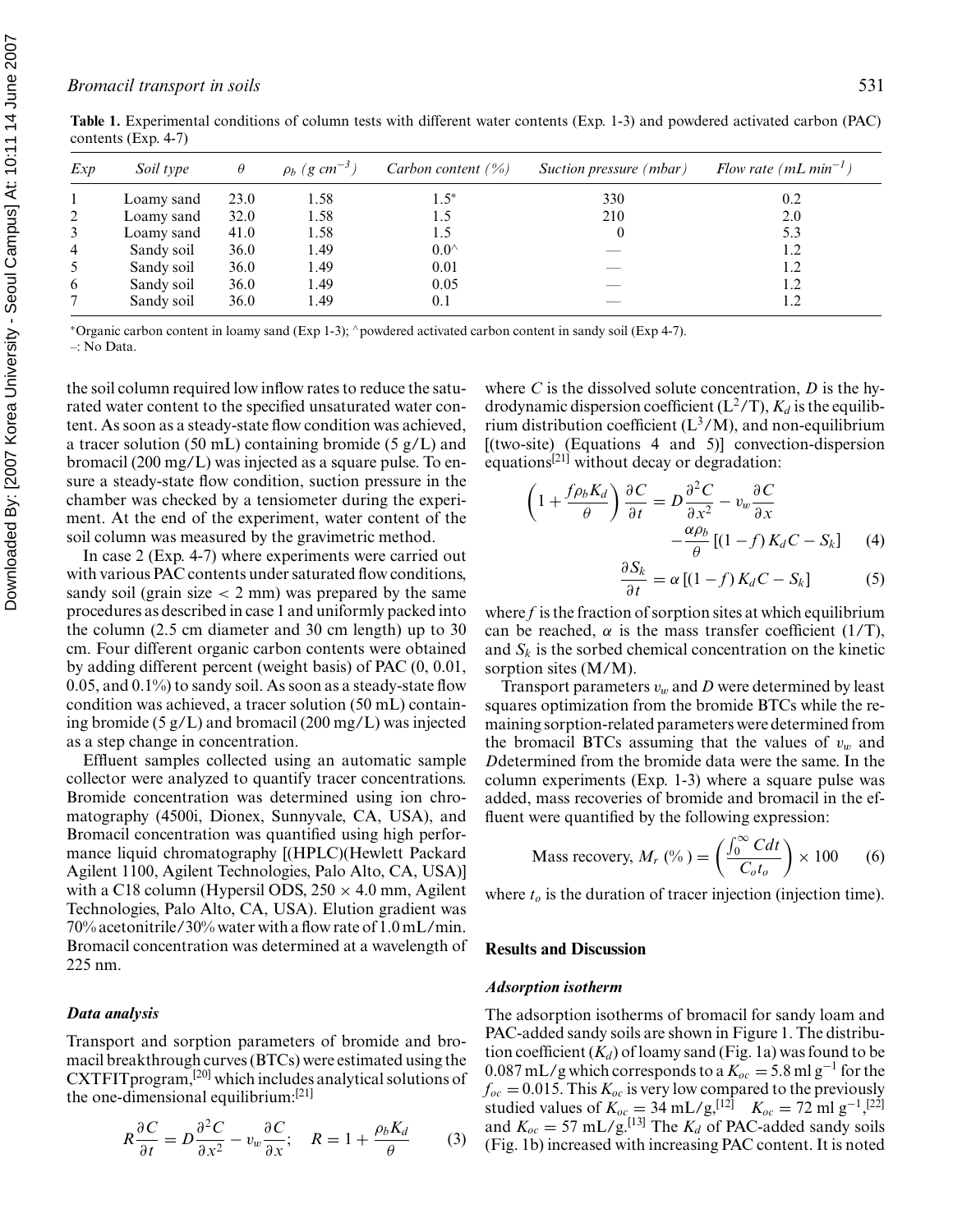

**Fig. 1.** Column experimental setup to obtain breakthrough data of bromide and bromacil for two sandy soils.

that the  $K_d$  of 0.081 mL/g for PAC = 0% is comparable to that obtained for loamy sand.

The partition coefficient of bromacil in PAC-added sandy soil  $(K_{\text{pac}})$  was determined using the relationship  $(K_d =$  $f_{\textit{pac}}(K_{\textit{pac}})$  between the distribution coefficient  $(K_d)$  measured in the batch test and the PAC fraction  $(f_{\text{pac}})$ . The value of *Kpac* was found to be 2450 mL/g based on the measurements of  $K_d$  at various PAC contents. This  $K_{pac}$  value is much higher than the  $K_{oc}$  values, which is attributed to the strong sorption behavior of PAC.

With *Koc* (or *Kpac*) obtained from the batch test, the partition-related term,  $\rho_b f_{oc} K_{oc}$  (or  $\rho_b f_{bac} K_{bac}$ ), in Equation 2 along with retardation factor (*R*) were calculated (Table 2). For loamy sand, a decrease in water content from 0.41 to 0.23 resulted in an increase in *R* from 1.33 to 1.59, thus causing a difference in solute velocity and travel time for bromacil compared to the values obtained by neglecting $\rho_b f_{oc} K_{oc}$ . Even at small amounts of organic carbon for soils at lower water content, neglect of ρ*bfocKoc* may lead to an overestimation of travel time of bromacil.

A value of  $R = 1.59$  at  $\theta = 0.23$  of loamy sand is comparable to that observed by Turin and Bowman $[13]$ , who calculated *R* values of 1.76 and 1.63 for bromacil in sandy loam containing 0.2% organic carbon. The slightly higher value of *R* compared to our value, even though their soil contained much less organic carbon, seems to be due to a higher amount of clay (14.2%).

For PAC-added sandy soils, increasing carbon content from 0.0 to 0.1% resulted in an increase of *R* from 1.0 to 11.14, indicating that the solute velocity of bromacil through saturated soils with a trace amount of a strong sorbent such as activated carbon would be severely overestimated by neglecting  $\rho_b f_{oc} K_{oc}$ .

# *Column breakthrough data*

The breakthrough data for bromide and bromacil obtained from the laboratory column experiments with different water contents in loamy sand (Exp. 1-3) along with equilibrium and non-equilibrium model fittings are shown in Figure 2.

| Exp            | $\theta$ | $\rho_b$ | Carbon fraction | $K_{oc}$ (mL $g^{-1}$ ) | $K_{pac}$ (mL $g^{-1}$ ) | $\rho_b f_{oc} K_{oc}$          | $\rho_b f_{pac} K_{pac}$ |       |
|----------------|----------|----------|-----------------|-------------------------|--------------------------|---------------------------------|--------------------------|-------|
|                | 0.23     | 1.58     | $0.015*$        | 5.8                     |                          | 0.137                           |                          | 1.59  |
| $\overline{2}$ | 0.32     | 1.58     | 0.015           | 5.8                     |                          | 0.137                           |                          | 1.43  |
|                | 0.41     | 1.58     | 0.015           | 5.8                     | __                       | 0.137                           |                          | 1.33  |
| 4              | 0.36     | 1.49     | $0.0^{\wedge}$  | __                      | 2,450                    | $\overbrace{\qquad \qquad }^{}$ | 0.0                      | 1.0   |
| 5              | 0.36     | 1.49     | 0.0001          |                         | 2,450                    |                                 | 0.365                    | 2.01  |
| 6              | 0.36     | 1.49     | 0.0005          |                         | 2,450                    |                                 | 1.825                    | 6.07  |
| 7              | 0.36     | 1.49     | 0.0010          | __                      | 2,450                    | __                              | 3.651                    | 11.14 |

**Table 2.** Partition coefficients ( $K_{oc}$  and  $K_{pac}$ ) and retardation factors (*R*) calculated using the data obtained from the batch test

<sup>∗</sup>Organic carbon fraction of loamy sand (*foc*) (Exp 1-3); <sup>∧</sup>fraction of powdered activated carbon of sandy soil (*fpac*) (Exp 4-7). –:No Data.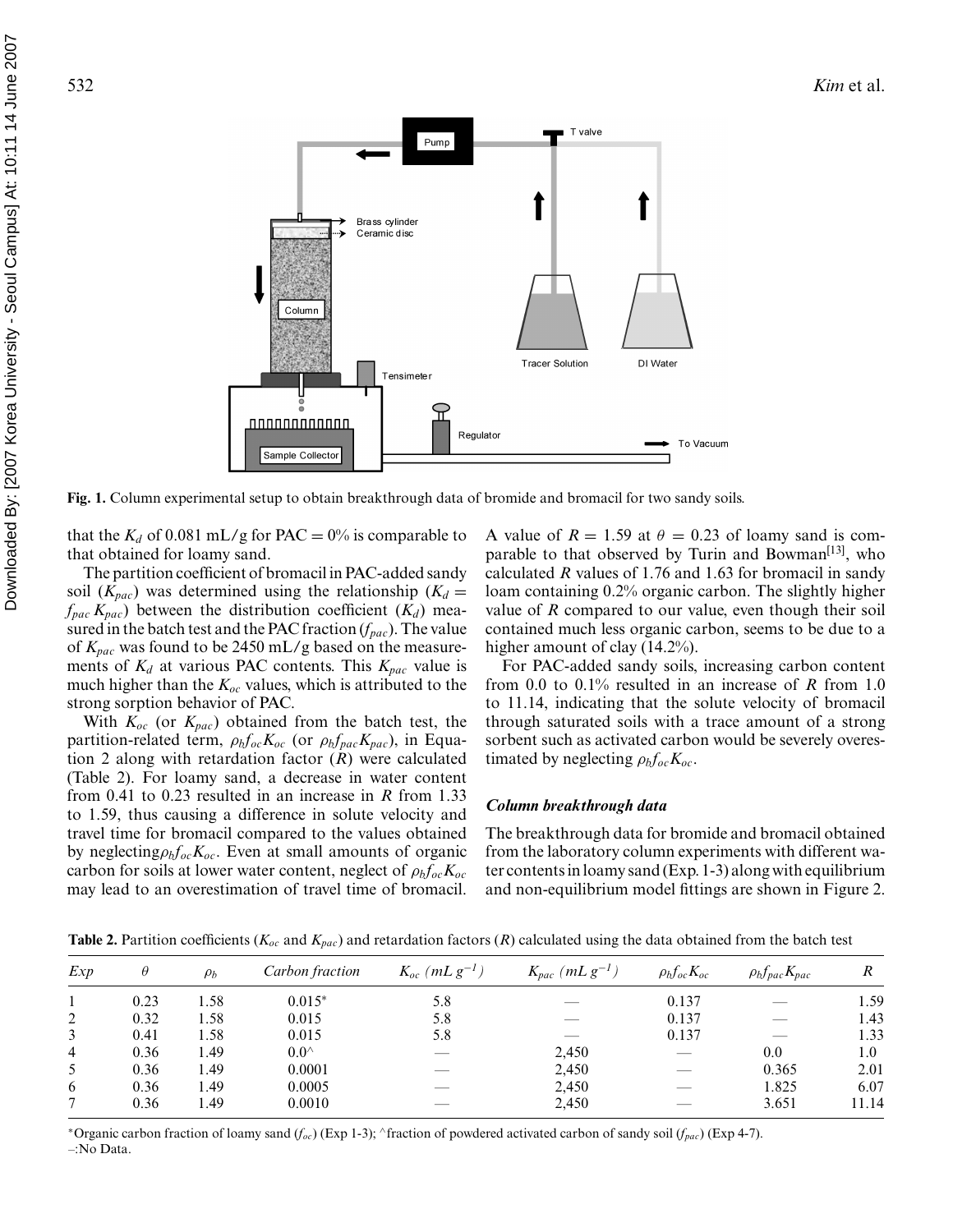# *Bromacil transport in soils* 533



**Fig. 2.** Equilibrium sorption isotherms for bromacil: (a) loamy sand; (b) powdered activated carbon-added sandy soil.

All BTCs showed well-defined single peaks, and mass recoveries ranged from 83 to 101% for bromide and 98 to 106% for bromacil, indicating that the column experiments were carried out successfully. Arrival time of the bromacil peak was later than that of bromide peak for all water contents, indicating that transport of reactive bromacil was retarded compared to non-reactive bromide. Retardation of bromacil in loamy sand increased with decreasing water content. Column experimental results supported the importance of retardation in the estimation of travel time of bromacil even at a small amount of organic carbon for soils with lower water content.

Observed BTCs for PAC-added sandy soils (Exp. 4-7) for step injection along with equilibrium and non-equilibrium



**Fig. 3.** Determination of partition coefficient of bromacil in powdered activated carbon (PAC)-added sandy soil ( $K_{\text{pac}}$ ) using distribution coefficient  $(K_d)$  from batch test and PAC fraction  $(f_{\text{pac}})$ .

model fittings were illustrated in Figure 3. The BTCs of bromide and bromacil were almost identical where no PAC was added (Fig. 3a). However, in the presence of PAC (Figs. 3b– 3d), bromacil was retarded considerably compared to bromide with increasing PAC content. It also supported the importance of retardation in the estimation of travel time of bromacil in saturated flow conditions. These saturated column experiments also indicated that contribution of retardation to bromacil transport should not be neglected even when organic carbon content is low in natural soils. Neglecting organic carbon in soils and thus assuming "no retardation" would cause overestimation of solute velocity by a factor of *R*.

An illustration of the interacting role of water content and carbon content on retardation is shown in Figure 4 for the hypothetical case of a weakly sorbing solute  $(K_{oc} = 10 \text{ cm}^3/\text{g})$  in a sandy soil  $(\rho_b = 1.5 \text{ g/cm}^3)$  at saturation ( $\theta = 0.5$ ) and a low water content ( $\theta = 0.05$ ) as a function of OC fraction. As seen in this figure, a solute with this K*oc* moving through the same soil at a very low OC fraction 0.005 will experience virtually no sorption  $(R =$ 1.15) at high water content but significant sorption  $(R =$ 2.5) when water content drops to 0.05. Water contents at this level are not uncommon in sandy soils of the type reported by Spurlock et al.,<sup>[5]</sup> even when downward drainage is occurring. Thus, neglect of sorption (as did these authors as well as Loague et al.<sup>[3]</sup> merely because OC is low is not warranted and can cause significant travel time errors.

## *Model fitting to column data*

Fitted model parameters for the equilibrium and nonequilibrium (two-site) model were summarized in Table 3.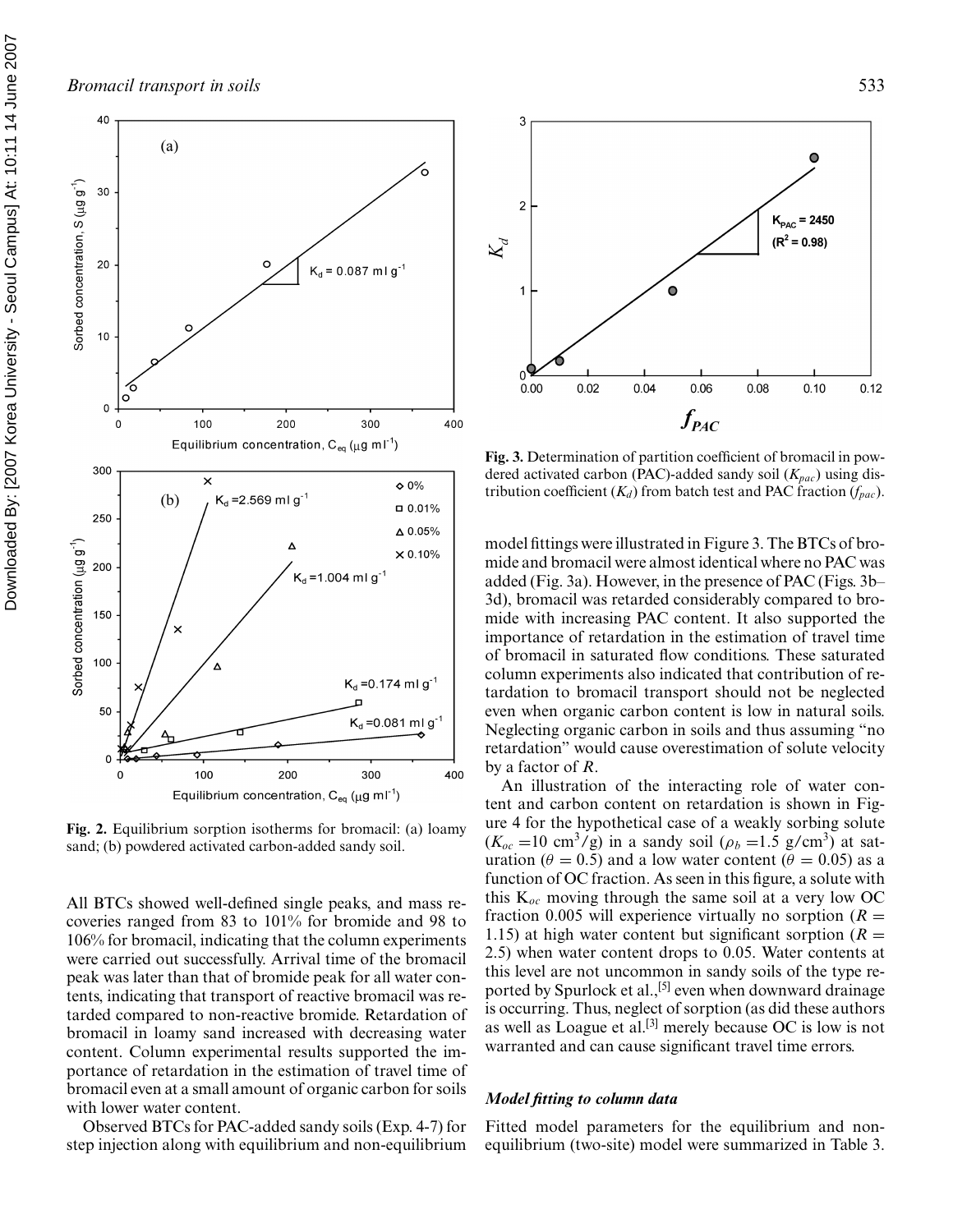

**Fig. 4.** Measured breakthrough curves and transport model fits for loamy sand at different water contents (Exp. 1-3): (a) 23.0%; (b) 32.0%; (c) 41.0%.

It should be noted that for loamy sand the estimated pore water velocity  $(v_w)$  decreased with decreasing water content due to a lower flux density imposed on the top of the column in order to obtain the lower water content. In the case of the non-equilibrium model, *R* values ranged from 1.47 to 1.73, which were slightly higher than the corresponding values from the equilibrium model. The increasing tendency of *R* with decreasing water content observed from the column test agrees well with the result of the batch test and also with the results of previous studies,<sup>[23]</sup> who found that retardation of bromacil was negatively correlated with pore water velocity. Similar results were also reported by several researchers,[24−26] who reported that retardation of sorbing chemicals increased with decreasing pore water velocities and/or lower water contents. The negative correlation was due to retention time of chemicals in soils $^{[27]}$  or a relative increase of the ratio of reactive surface sites to water volume.[28] In experimental cases where water content remained constant (Exp. 4-7), transport parameter  $(v_w$  and *D*) values were almost identical with estimated values of  $v_w$ ranging from 35.7 to 36.6 cm/hr and *D* values from 18.0 to 18.6 cm<sup>2</sup>/hr. Based on  $v_w$  and *D* from bromide data, *R* values of the equilibrium model increased from 1.02 to 5.96 with increasing PAC content. In case of the nonequilibrium model fitting, *R* values ranged from 1.00 to 6.49, which were slightly higher than those of the equilibrium model. Increase of *R* with organic carbon fraction  $(f_{oc})$  in soil was also reported by Fesch et al. [28]

The fraction of equilibrium sites (*f* ) increased while the mass transfer coefficient  $(\alpha)$  decreased as both the water content and pore water velocity of loamy sand decreased. Increase of  $f$  and decrease of  $\alpha$  for lower water content does not coincide with the result of Maraqa et al.,<sup>[9]</sup> who reported that *f* was independent of pore water velocity and further variations in the degree of water saturation had no impact on α for benzene transport. Independence of *f* from pore water velocity was also reported by Pang et al.[27] but *f* in their study was in fact inversely related to pore water velocity since the forward sorption rate constant  $(k_1)$  expressed as a function of (1-*f* ) showed a proportional relation to pore water velocity. However, positive relation between  $v_w$ and  $\alpha$  has been observed in several studies. For example, Brusseau,<sup>[29]</sup> reported that  $\alpha$  decreased with decreasing pore water velocity because of a time-scale effect of diffusion. On the other hand, for PAC-added sandy soils *f* increased but α decreased as PAC content increased. The increase of *f* with increasing PAC content was also reported by Kim et al.,[30] indicating that bromacil sorption on PAC material is mainly controlled by rapid equilibrium sorption. The inverse relation between  $\alpha$  and PAC content can be explained by the fact that due to the increased equilibrium sorption with increasing PAC the slow rate-limited sorption occurs at a relatively small mass of bromacil in the soil.

It should be noted that the equilibrium model fits deviated severely from the observed bromacil BTC for PAC-added sandy soils while the non-equilibrium model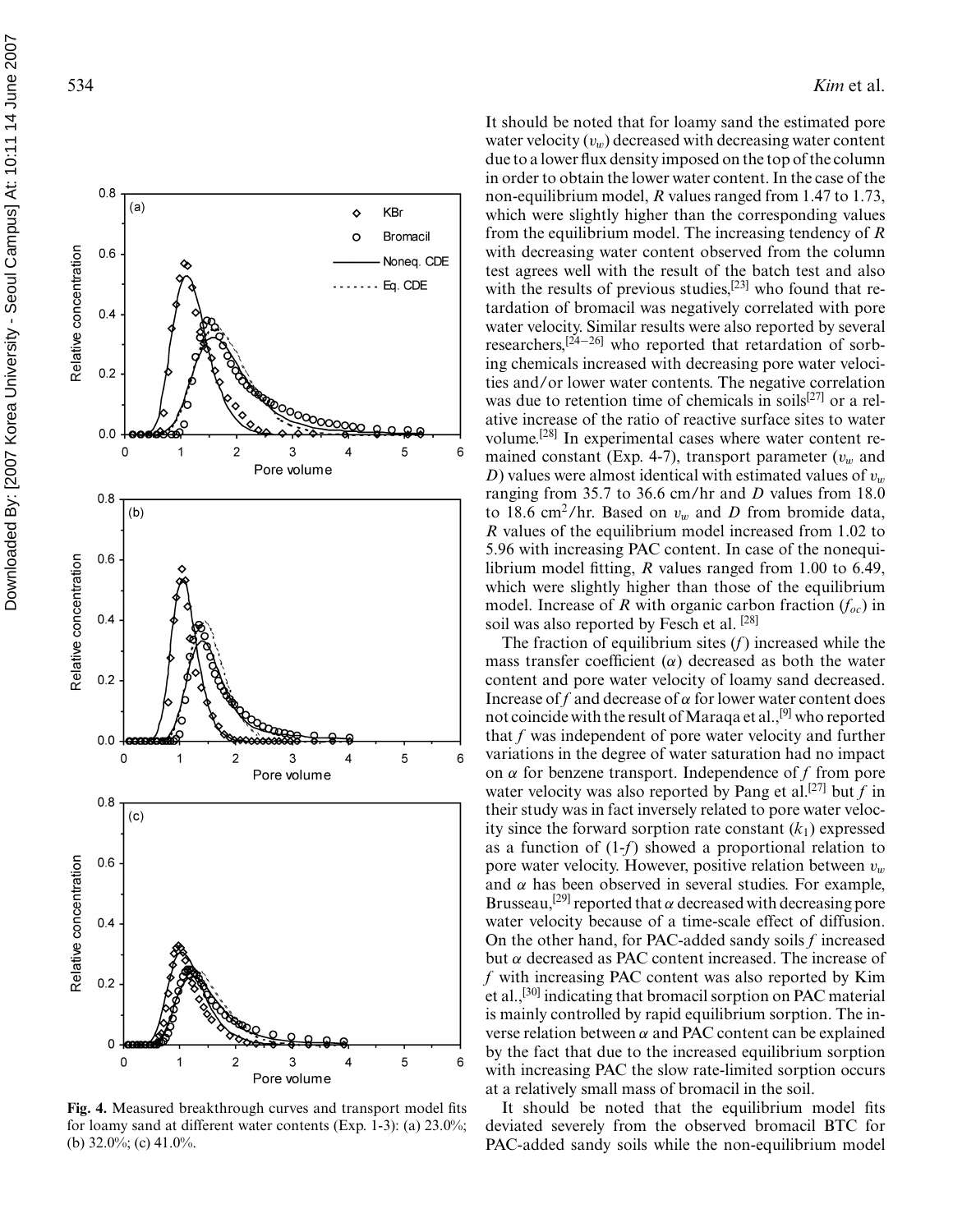

**Fig. 5.** Measured breakthrough curves and transport model fits for powdered activated carbon (PAC)-added sandy soil at different PAC contents (Exp. 4-7): (a)  $0\%$ ; (b)  $0.01\%$ ; (c)  $0.05\%$ ; (d)  $0.1\%$ .



**Fig. 6.** Retardation factor R (equation 1) calculated as a function of organic C fraction in a hypothetical soil of bulk density  $\rho_b = 1.5$ g/cm<sup>3</sup> at saturation  $\theta = 0.5$  and a low-water content  $\theta = 0.05$ .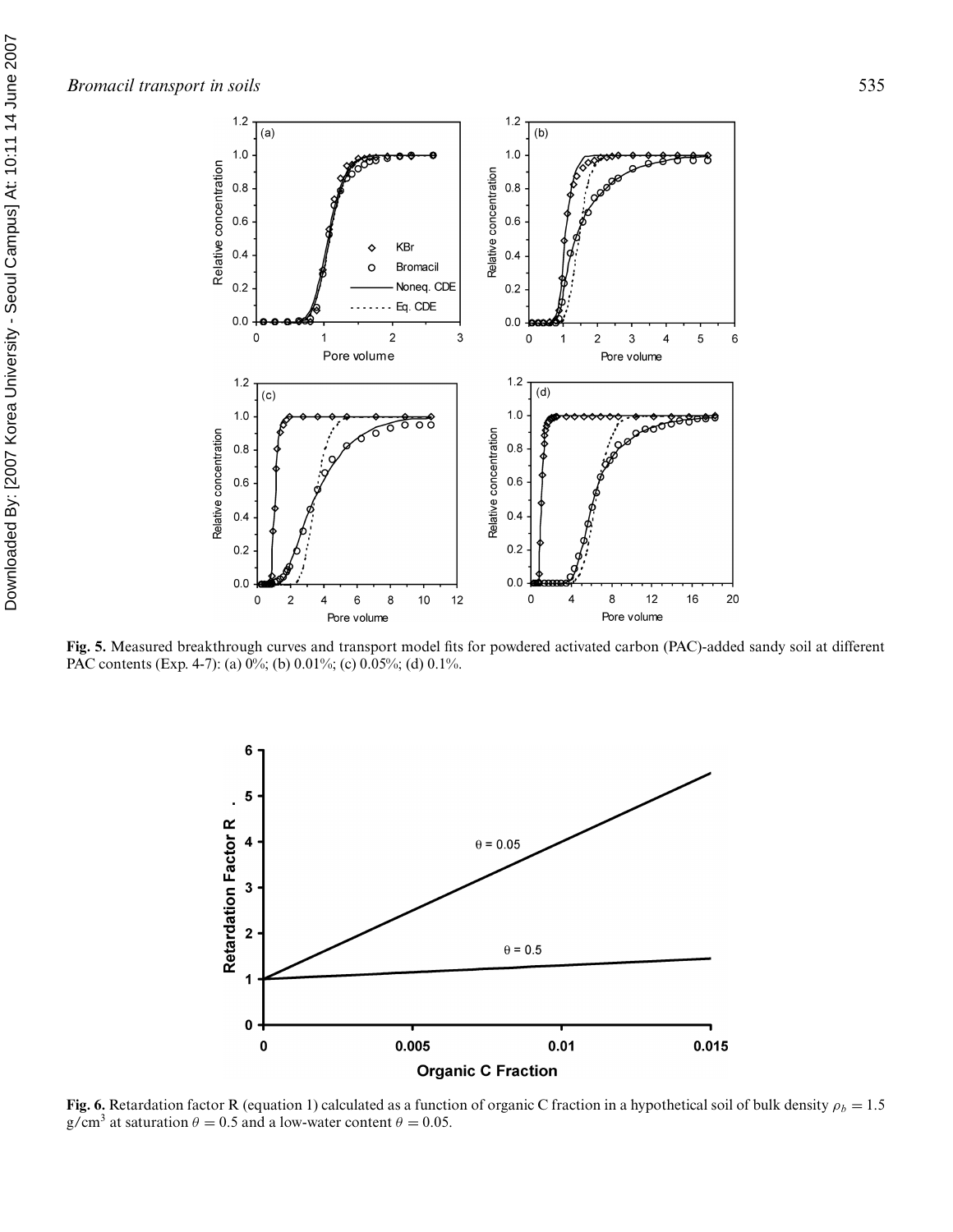| Exp |          | $v_w$ (cm $hr^{-1}$ ) | $D$ (cm <sup>2</sup> hr <sup>-1</sup> ) | Equilibrium model |       | Nonequilibrium model |      |                           |      |
|-----|----------|-----------------------|-----------------------------------------|-------------------|-------|----------------------|------|---------------------------|------|
|     | $\theta$ |                       |                                         | R                 | $r^2$ | R                    |      | . $(hr^{-1})$<br>$\alpha$ |      |
|     | 0.23     | 2.6                   | 3.3                                     | 1.59              | 0.91  | 1.73                 | 0.77 | 0.004                     | 0.93 |
| 2   | 0.32     | 19.4                  | 13.3                                    | 1.42              | 0.88  | 1.68                 | 0.58 | 0.028                     | 0.95 |
| 3   | 0.41     | 36.9                  | 52.0                                    | 1.25              | 0.95  | 1.47                 | 0.49 | 0.352                     | 0.97 |
| 4   | 0.36     | 36.6                  | 18.0                                    | 1.02              | 1.00  | 1.00                 | 1.00 | 0.000                     | 1.00 |
| 5   | 0.36     | 36.0                  | 18.6                                    | 1.34              | 0.91  | 1.54                 | 0.04 | 0.067                     | 1.00 |
| 6   | 0.36     | 36.4                  | 18.6                                    | 3.28              | 0.94  | 3.42                 | 0.25 | 0.055                     | 1.00 |
|     | 0.36     | 35.7                  | 18.0                                    | 5.96              | 0.97  | 6.49                 | 0.75 | 0.019                     | 1.00 |

**Table 3.** Model parameters obtained from fitting equilibrium and nonequilibrium models to the column breakthrough data

fitted perfectly to bromacil data. The deviation of the equilibrium model fit was much larger in PAC-added sandy soil than loamy sand soil as was reported by Liu et al., $[31]$  who found that the two-site model provided a better simulation of transport of more strongly sorbing material, and organic carbon, though small, was responsible for the sorption nonequilibrium during transport. In addition,  $r^2$  values from the non-equilibrium model were higher than those from the equilibrium model (Table 3), indicating that the nonequilibrium model was more suitable at describing observed bromacil curves in two soils than the equilibrium one. Therefore, a proper transport model with relevant sorption parameters should be used for accurate estimation of travel time of pesticides in soils with various degrees of water saturation and organic carbon content.

Retardation factors (*R*) obtained from batch and column methods for various water contents and PAC contents are shown in Tables 2 and 3 respectively. For loamy sand, *R* values measured by the column method were higher than those from the batch method, and the deviation increased as water content decreased. For sandy soil where water content was constant but PAC content varied, the batch method yielded much higher values of *R* than the column methods especially for PAC = 0.05% or higher. Higher *R* values of reactive contaminants obtained from the batch method have been recently reported by some studies.<sup>[16,31,32]</sup> The discrepancy of *R* between two methods can be explained by i) chemical and physical non-equilibrium sorption in the column method due to relatively short residence time,<sup>[16]</sup> and

**Table 4.** Comparison of retardation factor (*R*) determined from batch and column tests.

|                |       | Column test                                               |      |  |  |  |  |
|----------------|-------|-----------------------------------------------------------|------|--|--|--|--|
| Exp            |       | <b>Batch test</b> Nonequilibrium model Time moment method |      |  |  |  |  |
|                | 1.59  | 1.73                                                      | 1.97 |  |  |  |  |
| 2              | 1.43  | 1.68                                                      | 1.50 |  |  |  |  |
| 3              | 1.33  | 1.47                                                      | 1.35 |  |  |  |  |
| $\overline{4}$ | 1.00  | 1.00                                                      | 1.10 |  |  |  |  |
| 5              | 2.01  | 1.54                                                      | 1.31 |  |  |  |  |
| 6              | 6.07  | 3.42                                                      | 3.30 |  |  |  |  |
|                | 11.14 | 6.49                                                      | 6.21 |  |  |  |  |

ii) low soil-to-solution ratio used in the batch test compared to the column condition.[33]

# **Conclusions**

The significance of bromacil transport as a function of water and carbon content in soils was investigated in this study. Analysis with batch data indicated that neglect of the partition-related term in the calculation of solute velocity may lead to erroneous estimation of travel time of bromacil, i.e. an overestimation of the solute velocity by a factor of *R*. The column experiments showed that arrival time of the bromacil peak was larger than that of the bromide peak in soils, indicating that transport of bromacil was retarded relative to bromide in the observed conditions. Extent of bromacil retardation (*R*) increased with decreasing water content and increasing PAC content in two soils, respectively. Column experimental results also supported the importance of retardation in the estimation of travel time of bromacil even at small amounts of organic carbon for soils with lower water content. Model fittings indicated that the non-equilibrium model was more suitable for describing bromacil BTCs in soils than the equilibrium one. Comparison of bromacil retardation between batch and column methods revealed that the column method with the non-equilibrium model gave a slightly higher value of *R* for loamy sand but a much lower value of *R* for PAC-added sandy soil than the batch method. The magnitude of *R* difference between the two methods was more pronounced with increasing PAC content in sandy soil. Therefore, a proper transport model with relevant sorption parameters should be used for accurate estimation of travel time of pesticides in soils with various degrees of water saturation and organic carbon content.

#### **Acknowledgment**

This work was supported by the Korea Research Foundation Grant funded by the Korean Government (KRF-2005- C00168).